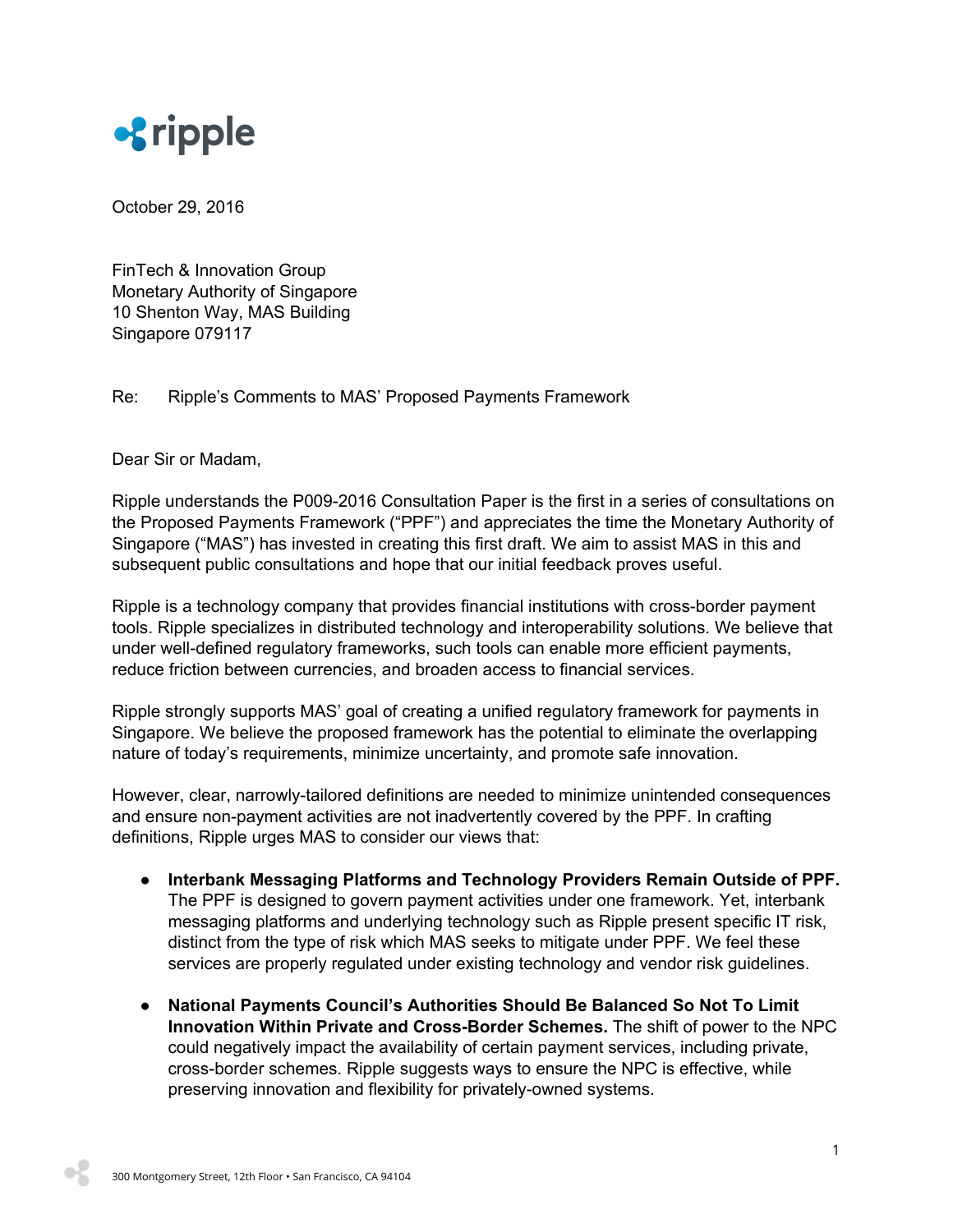Ripple applauds MAS' efforts to a create a more unified payments framework in Singapore and is thankful for the opportunity to provide our input. We believe that as payment systems and other providers of financial services become more complex, integrated, and interrelated, a more calibrated activity-based regulatory framework becomes necessary.

Sincerely,

Ryan Zagone *Director of Regulatory Relations Ripple [zagone@ripple.com](mailto:zagone@ripple.com)*

Christian Munoz *Payments Licensing Manager Ripple [cmunoz@ripple.com](mailto:cmunoz@ripple.com)*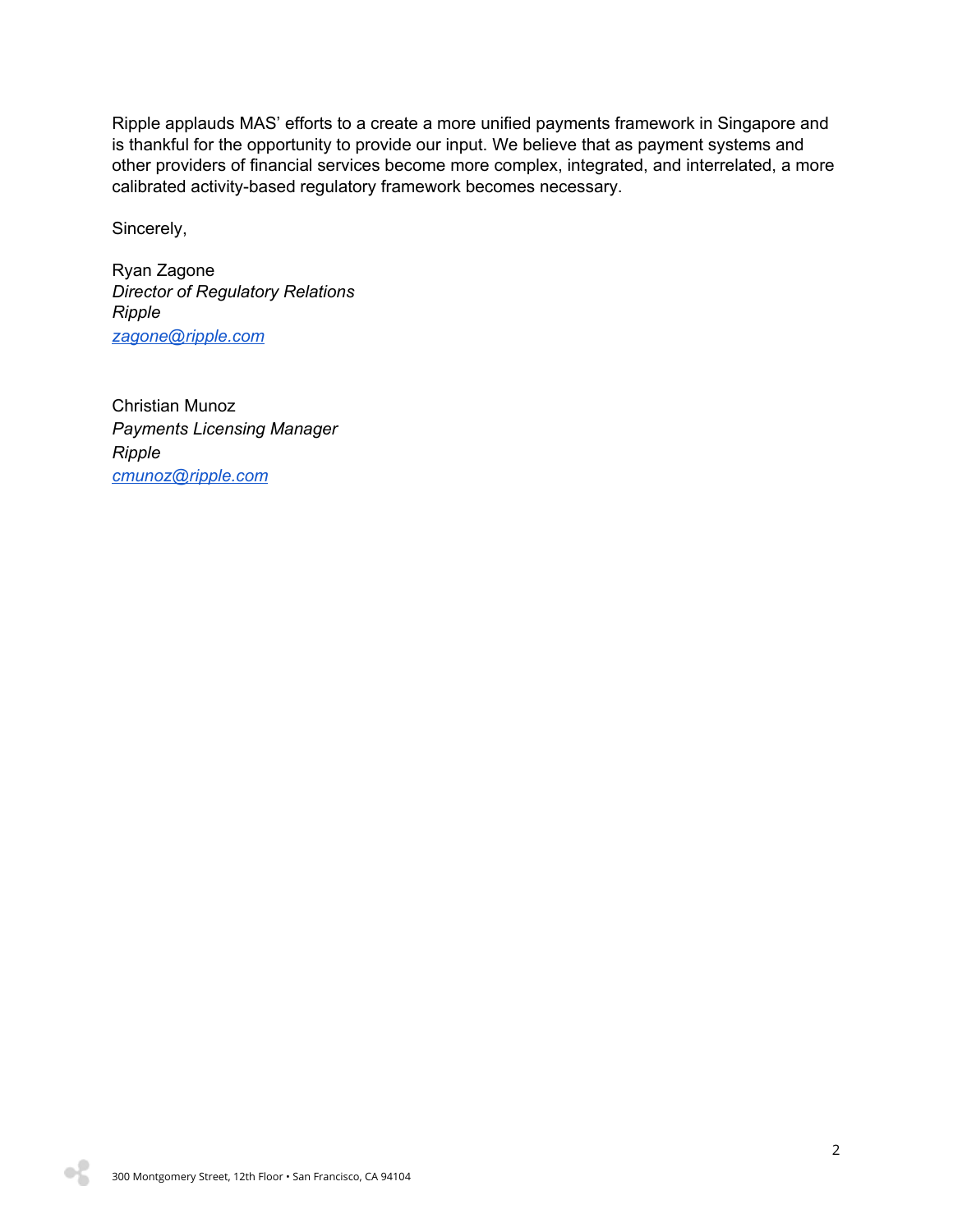## About Ripple:

Ripple licenses its interbank communication tools to financial institutions. Ripple's technology allows banks and payment providers to make real-time cross-border payments with certainty of costs and visibility into payment status.

In this capacity, Ripple is a technology vendor and is generally subject to the technology and vendor risk management expectations of its financial institution clients (and their regulators). The financial institutions that use Ripple for payments maintain the customer relationship and remain responsible for Know Your Customer and Anti-Money Laundering compliance; consumer protections; safety and soundness; and any other relevant regulation within its jurisdiction.

Ripple also offers a digital asset called XRP, which can be used by financial institutions as a liquidity tool. XRP allows financial institutions to source fiat liquidity in real-time, then send a fiat-to-fiat payment with Ripple's technology. This differs from Bitcoin where the consumer converts fiat currency into virtual currency to send a payment. In Ripple, the consumer has no exposure to virtual currency/XRP. The consumer's payment remains in fiat currency with all existing consumer protections and payment regulations staying intact. XRP is an optional tool used by the financial institution to source liquidity (fiat currency in the destination country) for the payment.

XRP eliminates the need for financial institutions to hold capital in several nostro accounts for broad currency reach. By using XRP, financial institutions can initiate cross-border payments from one domestic account, reducing the liquidity and capital cost of cross-border payments. Use of XRP is entirely optional and at the discretion of the financial institution.

For additional information, please visit [www.ripple.com.](http://www.ripple.com/)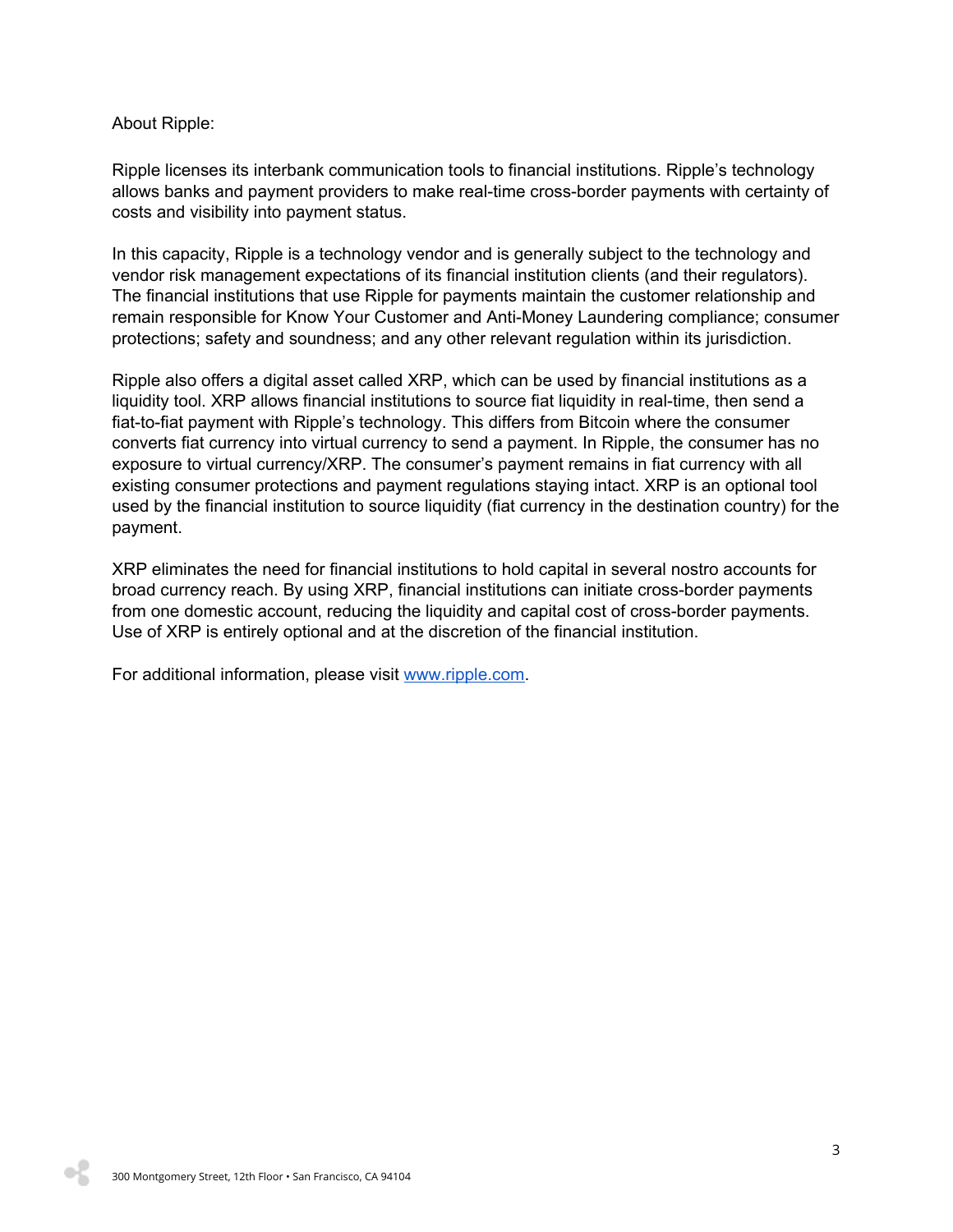Question 1. MAS seeks views on its approach to regulation of payment activities under the PPF.

**Ripple strongly supports MAS' intent to create a unified framework under the PPF.** The framework would create a clear, cohesive, and comprehensive set of regulations for participants. Creating a single regulatory framework would ensure consistent treatment and protections across all payment types, especially for important issues such as consumer protections, money laundering, and terrorism financing.

**Ripple strongly supports MAS' intent to require only one license from covered entities.** Regulated activities may have overlapping requirements which result in redundant licensing obligations, possibly restraining what would otherwise be safe and responsible innovation. Ripple believes that requiring only one license and having licensees update their applications to reflect additional activities will increase the efficiency and effectiveness of Singapore's payments framework.

With the exception of points raised later in the letter, this proposal would reduce barriers to innovation while ensuring a safe, thoroughly regulated payments sector.

Question 4. MAS seeks views on the scope of the PPF, including whether foreign payment service providers that provide services to Singapore residents should be required to establish a local presence.

**A clearly-defined definition of "payment service provider" is needed to limit unintended consequences.** As MAS crafts detailed definitions and the scope of the PPF, we urge MAS to (1) define the types of entities considered "payment service providers" and (2) highlight the risks it seeks to mitigate through requiring providers to have a local presence. Requiring a local presence may be an appropriate way to address the risks posed by activities of some types of payment service providers.

Yet, it may not be appropriate or necessary to require some types of payment services providers – especially providers of underlying technology – to establish a local presence. This requirement may not be helpful in mitigating the risks posed by these activities, and could limit both innovation and the entry of new companies into Singapore.

Ripple does not interpret "payment services providers" to encompass providers of software and infrastructure. These companies are presently subject to technology and vendor management guidelines, which we feel is appropriate given their activities and risk. Yet, we cannot know for sure how PPF impacts technology providers until a definition of "payment services provider" is confirmed. While the graphic on page 7 of the Consultation Paper does list seven activities, other activities such as inter-bank messsaging platforms are listed elsewhere in the paper and not represented on this graphic. Providing additional clarity in future drafts will remove uncertainty and ensure a properly tailored framework.

By defining the terms and the risks it seeks to mitigate, MAS can ensure requirements for establishing a local presence are applied to the firms that pose those specific risks. This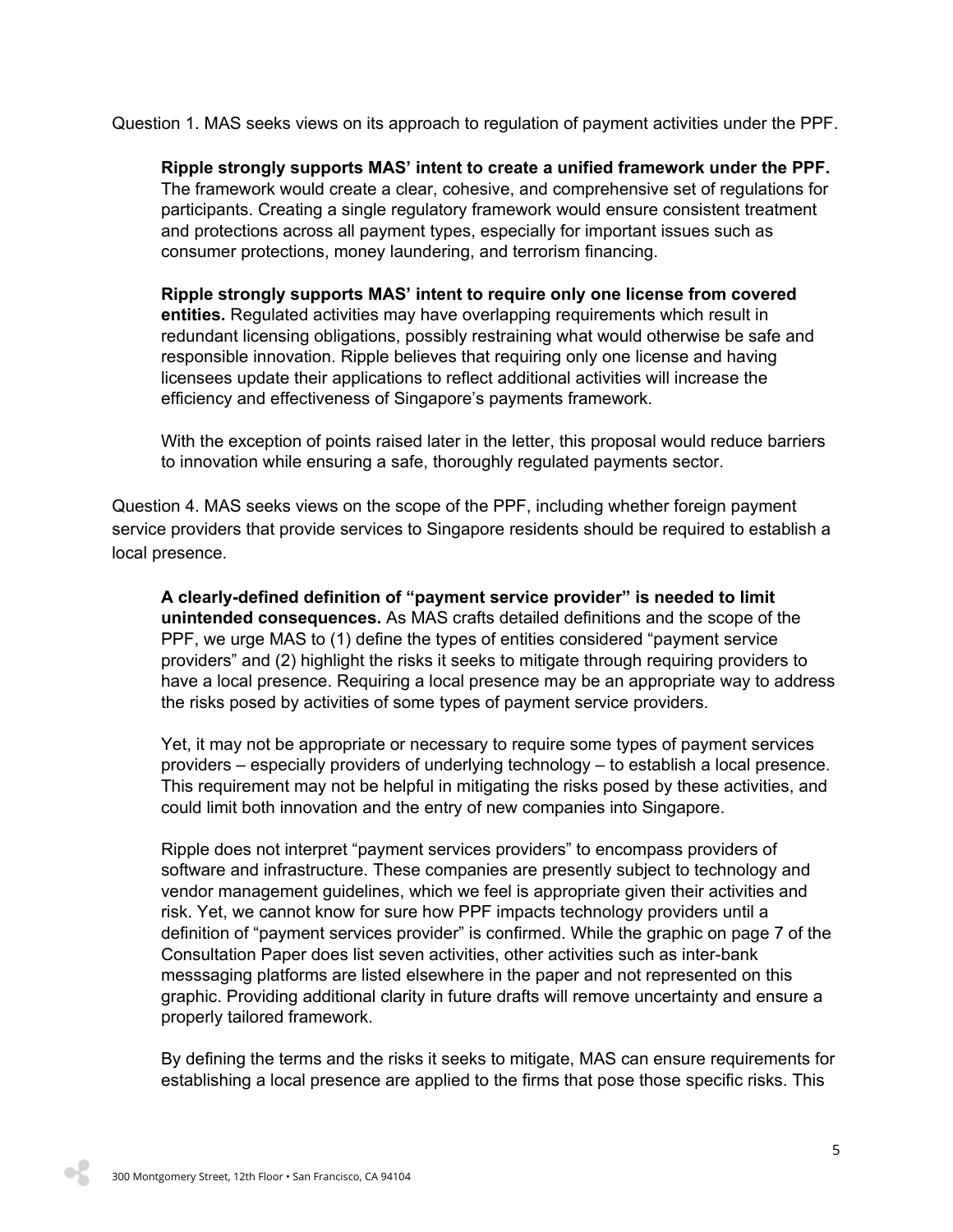approach ensures requirements are calibrated and targeted where necessary, without creating burden on unrelated companies.

Question 5. MAS seeks views on whether the proposed activities are comprehensive, and whether any activities in the payments ecosystem have been left out.

Ripple believes that the activities encompassed under the PPF as currently drafted are comprehensive. **However, Ripple is concerned that the covered activities may be overly inclusive.**

Specifically, Ripple is concerned about the inclusion of inter-bank messaging platforms within the scope of Activity 4. We do not feel regulating a communication platform under a payments framework is the most effective way to mitigate the risks posed by these technologies. The risks posed by interbank messaging platforms differ from the risks of the other payment activity captured within the PPF. We feel technology and vendor management guidance is the preferred way to address the technology-specific risks posed by these platforms. Please see the response to Question 23 for a detailed explanation.

Question 18. MAS seeks feedback on the inclusion of virtual currency intermediaries under Activity 3.

**Ripple agrees that it is appropriate to include virtual currency intermediaries that present consumer risk under Activity 3.** Over the last several years, consumers have adopted virtual currencies as a means of exchange and store of value. In response, many jurisdictions have sought to bring virtual currency intermediaries and exchanges within regulatory bounds in order to mitigate consumer and money laundering risk. We feel the inclusion of these activities within the PPF is appropriate and prudent.

To date, virtual currencies have been used by consumers in place of fiat, government-issued currencies. Yet, **new use cases of virtual currencies are developing as financial institutions consider their potential.**

Ripple features an optional digital asset/virtual currency called XRP. Instead of being used by consumers to replace fiat currency, XRP is designed to be used by financial institutions to source fiat currency for cross-border payments. In instances where a financial institution needs to send a payment to a currency or counterparty that it does not have an account (nostro account or existing liquidity relationship), XRP can be exchanged between the financial institutions to secure the fiat currency needed in the destination country. After this, the financial institutions make a fiat-to-fiat payment for their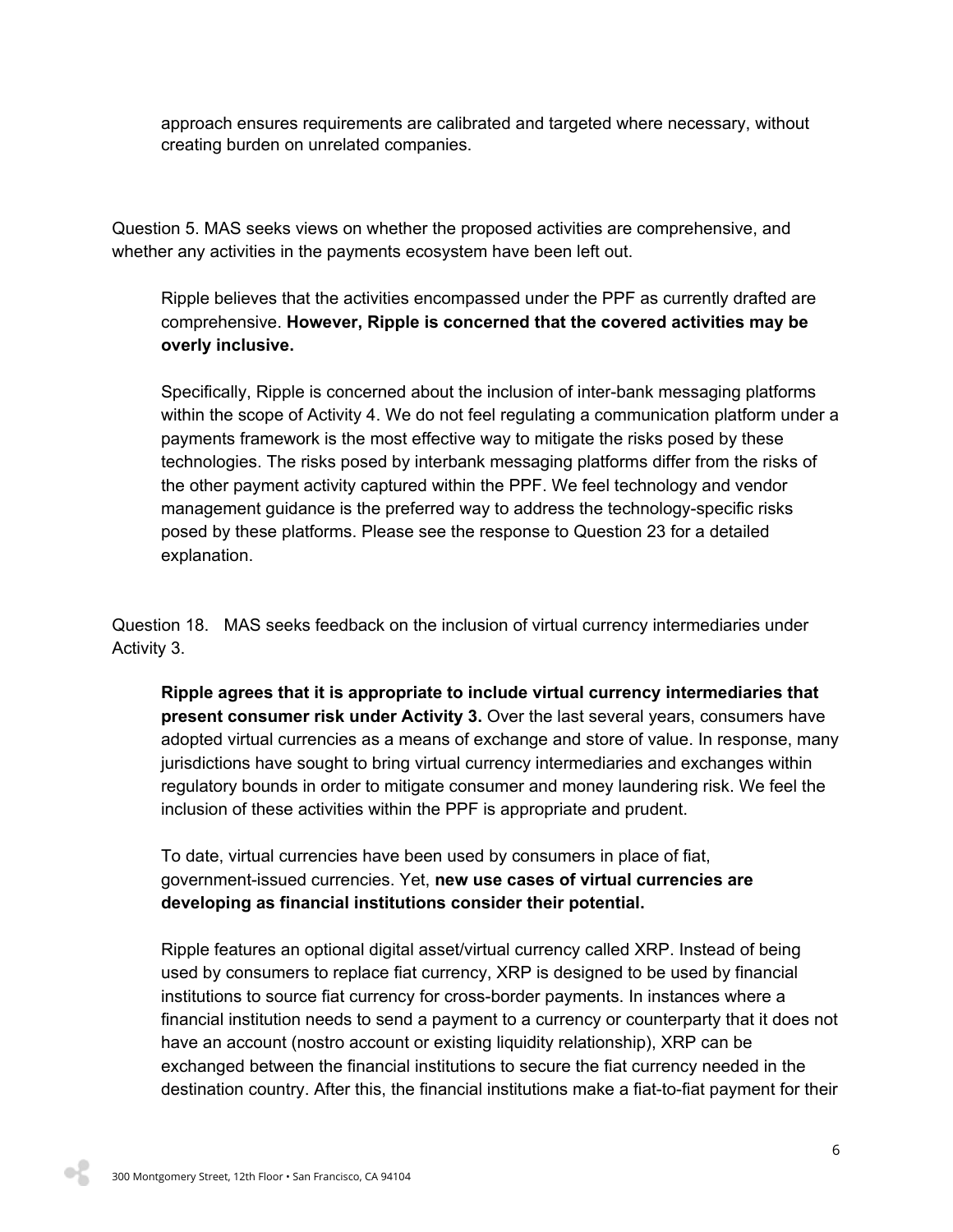customer. It is important to note that the financial institution remains responsible for compliance with all payment-related regulations, including KYC and AML.

In this design XRP is used to secure fiat currency efficiently and quickly, not replace fiat currency as is seen in the use of other virtual currencies. XRP is only exchanged between the financial institutions; the customers' payments are not exposed to XRP. XRP is used to support the liquidity between fiat currencies, not eliminate their use.

While this use case is still developing, Ripple [partnered](https://ripple.com/insights/ripple-and-r3-team-up-with-12-banks-to-trial-xrp-for-cross-border-payments/) with R3 CEV and twelve banks to explore XRP's use as a liquidity sourcing tool. The banks were specifically interested in using XRP to access and scale liquidity more efficiently, reducing the costs of cross-border payments. This use case demonstrates the willingness of financial institutions to utilize digital assets in enterprise use cases that pose little or no risk to consumers.

The risk in this use case is different from the risks that stem for consumers' use of virtual currencies. Noting this, it may not be appropriate to consider these two different use cases under the same regulatory framework. Ripple looks forward to discussing XRP in greater detail with MAS, and wanted to take this opportunity to note the emergence of new uses cases for virtual currencies.

Question 23. MAS seeks feedback on the potential merits, or lack thereof, of including inter-bank payments messaging platforms in the scope of Activity 4.

**Ripple believes technology service providers offering interbank payments messaging platforms should remain outside the scope of Activity 4.** Such entities pose technology risks which are appropriately regulated under existing technology and vendor risk management guidelines. Generally, the providers of interbank messaging platforms do not pose money laundering or terrorist financing risks, the primary purpose behind MAS' consideration to include these services within PPF.

For instance, Ripple licenses its interbank messaging software to financial institutions. All payment information sent via Ripple's software is private and viewable only to the financial institutions that are part of the payment. Ripple (the company) neither receives nor is able to view the messages sent between financial institutions. This design limits data breach vulnerabilities and ensures protection of consumer data.

The financial institutions maintain the customer relationship, including providing a front-end service, authenticating customers, and holding their funds. As the provider of a payment service to customers, the financial institution is responsible for compliance with Know Your Customer rules, consumer protection requirements, anti-money laundering obligations, safety and soundness requirements, and all other relevant regulatory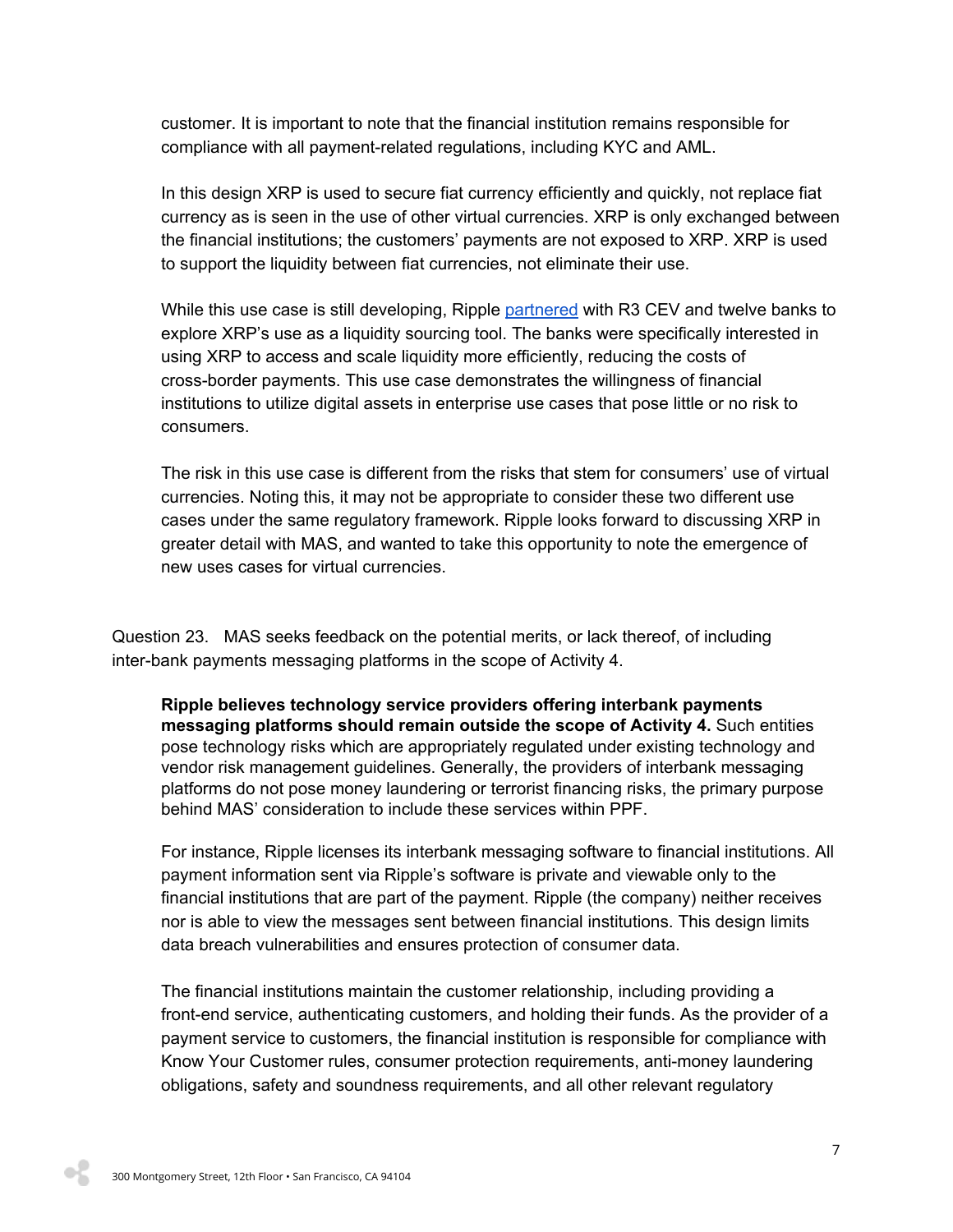expectations. These activities and compliance requirements properly fall within the scope of the PPF.

However, Ripple (and other similar interbank messaging services) do not pose consumer protection, money laundering or other payment-specific risks. At no point does Ripple custody funds, obtain or retain consumer information, or establish a business relationship with any party beyond the financial institution. Therefore, including interbank messaging services within the scope of PPF would not enhance the oversight of money laundering or terrorist financing risk.

**Technology service providers do present technology and cybersecurity risks, which we feel are best governed under existing guidelines.** W hile interbank messaging services do not present payment-related risks, they do create technology and cybersecurity risks that should be mitigated. Technology and cybersecurity risks are inherently different from the payment-related risks discussed above.

We feel the risks posed by interbank messaging systems are best governed by MAS' *Guidelines on Outsourcing* and *Technology Risk Management Guidelines.* These frameworks address the risks and outline the duties of those providing technology, including interbank messaging systems.

Ripple urges MAS to treat separately the technology risk posed by messaging platforms from the consumer protection, terrorist financing, and money laundering risks posed by providers of payment services.

**Regulating messaging platforms within PPF would hinder innovations aimed at reducing money laundering.** Including messaging platforms within PPF would not improve the oversight of payment-related risks, yet would limit innovation and adoption of new services.

Technology companies, including Ripple, have developed new messaging capabilities that allow financial institutions to better detect and reduce risk. Today, cross-border messaging services are one-directional and provide limited payment information. Ripple has developed a next generation messaging capability that allows a two-way conversation between the financial institutions. Ripple's messaging service uses standard formats (ISO 20022) yet provides extensible fields to share additional contextual information about the payment. Financial institutions can use the two-way messaging capability and additional information to better identify and resolve compliance concerns, errors and failed payments.

New services like Ripple enable providers to more efficiently and accurately address fraud and money laundering risks. As discussed above, Ripple feels the technology risk inherent in its messaging service is best governed by the technology and vendor